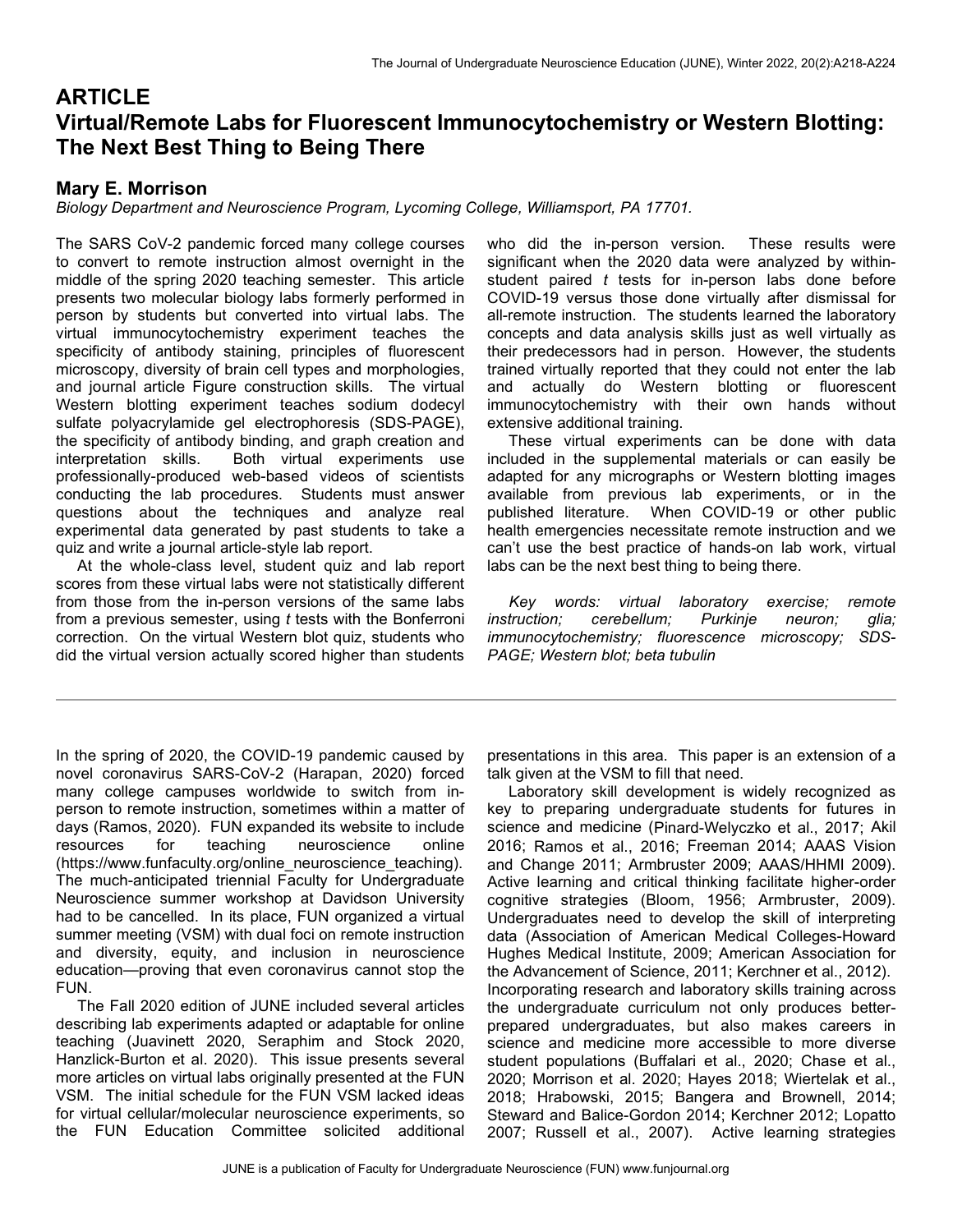

Figure 1. Virtual immunocytochemistry student lab report image panel and legend. Fluorescent micrographs of indirect immunofluorescence of negative control, cerebellum cells, and calbindin in mouse neurons. A, micrograph of neurons for positive control. B, fluorescent micrograph of negative control containing only the secondary conjugated antibody. C, micrograph of neuron filaments stained in cell sample. D, micrograph of calbindin stained in cell sample. E, superimposing of Fig. 1C and 1D to show position of Purkinje cells in cerebellum sample (all images are viewed at 300X magnification using a Nikon TE2000 inverted fluorescence microscope; UV excitation wavelength of 670nm for Cy3 and 493nm for Alexa 488).

including hands-on labs and exercises that require students to grapple with data analysis boost STEM retention, especially among underrepresented minorities (Theobald et al., 2020; Estrada 2018; Hrabowski 2015; Graham et al., 2013; Kanter and Konstantopoulos, 2010; Kuh, 2008).

 In the absence of in-person lab experience, as during a pandemic, what can we do to help students develop these vital skills? First, we must model the importance of flexibility, grit, and a growth mindset for our students and ourselves, by transparently demonstrating these qualities and attitudes in our own adjustments to COVID-era teaching (Canning et al., 2019; Duckworth, 2016; Dweck, 2008). Developing or annotating laboratory protocols is still possible and useful when teaching remotely (Ruble and Lom, 2008). Coaching students in the critical analysis and interpretation of research articles and primary literature data can happen remotely, synchronously or asynchronously (Hoskins et al., 2011 Gillen, 2006; Porter, 2005). Zoom breakout rooms allow students to work in groups on case studies or primary literature articles, regardless of where they are physically located (Morrison, unpublished). My students uniformly and deeply appreciated the sense of collaboration, connection, and continuity this approach gave them across the disruptions caused by COVID-19. JUNE also features impactful, ready-made case study activities in almost every issue (see Rollins, 2020; Ogilvie, 2019; Watson, 2019; Cammack, 2018; Sawyer and Frenzel, 2018; Brielmaier, 2016 for just a few).

 This paper describes two cell/molecular biology labs adapted for remote/virtual instruction: one for fluorescent immunocytochemistry of cultured cerebellar neurons, and one for Western blotting of beta tubulin in tissue extracts. Both of these techniques are ubiquitous in the neuroscience literature, including publications on Alzheimer's disease neuroinflammation and cerebellar ataxia models (Zhang et al., 2021; Smets et al., 2015). Assessments of student learning including quizzes and lab reports showed that the students who completed the virtual experiments did as well as—and sometimes better than those who completed in-person labs. These exercises are usable in courses that lack laboratories, have limited resources, or have to go remote.

# MATERIALS AND METHODS

#### Student Population

These exercises were designed for undergraduate students aged 19-22, enrolled in either a 200-level Introduction to Neuroscience course or a 300-level Immunology course at Lycoming College, a small private liberal arts and sciences college in northcentral Pennsylvania. Course prerequisites included completion of 2 semesters of 100-level introductory biology for both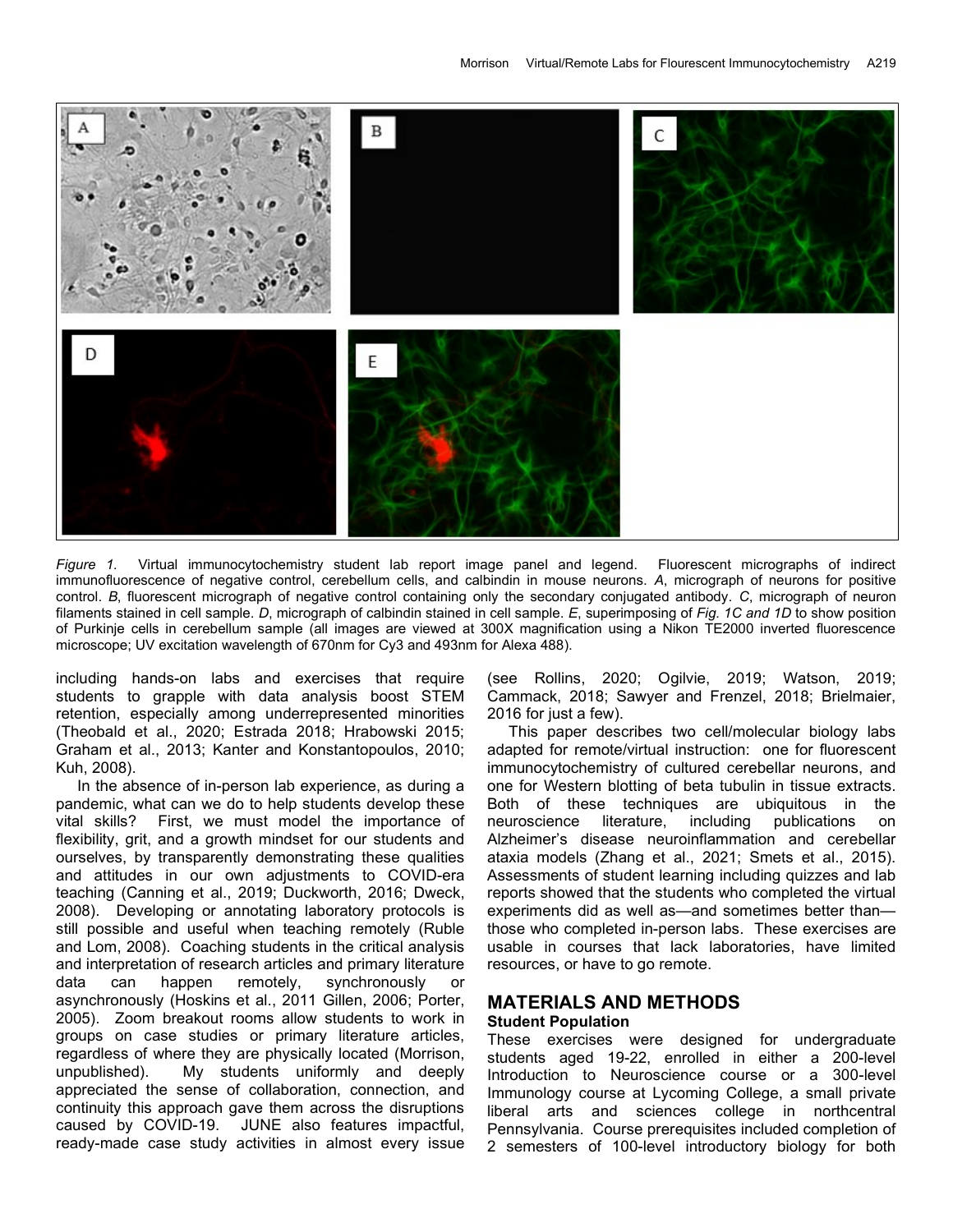|                                       |                           | in person 2019 |           |   | virtual 2020 |           |    | p value |
|---------------------------------------|---------------------------|----------------|-----------|---|--------------|-----------|----|---------|
|                                       | maximum<br>possible score | average        | std. dev. | n | average      | std. dev. | n  |         |
| <b>Western blot Quiz</b>              | 20                        | 16.43          | 3.14      |   | 19.50        | 1.18      | 11 | 0.0089  |
| Western blot Lab Report               | 30                        | 25.08          | 5.17      | 4 | 20.54        | 2.86      | 8  | 0.2932  |
| <b>Immunocytochemistry Lab Report</b> | 30                        | 24.25          | 8.49      | 6 | 19.66        | 7.28      | 4  | 0.5872  |

Table 1. Comparison of student assessment scores for in person versus virtual lab experiments. p values represent 2-tailed, unpaired t tests. Significance level = 0.0083 with Bonferroni correction.

courses, and an additional completion of one semester of 100-level introductory psychology for the Intro Neuroscience course.

### Overview of the In-Person Lab Exercises

In-person labs were scheduled for one three-hour period each week, with students working in pairs. The immunocytochemistry experiment occurred over two lab periods, with the first devoted to the immunostaining, and the second devoted to microscopy, image collection, and group discussion of results (see Supplemental Material III). The in-person Western blot experiment occurred over three 3-hour lab periods. Students extracted proteins from meat samples and determined their protein concentrations by Bradford Assay in the first period, loaded and ran SDS-PAGE and set up protein transfer onto nitrocellulose membranes during the second period, and performed the immunoblotting steps and group discussions of results during the third period (see Supplemental Material IV).

# Overview of the Virtual Lab Exercises

For both virtual experiments, students received a list of questions about the technique (Supplemental Materials I and II) and were instructed to answer them as they asynchronously viewed professionally-produced videos of scientists from diverse backgrounds conducting the experiments. Then students attended a one-hour synchronous Zoom meeting with the Professor to discuss their answers and any questions they had about the techniques. Their next task was to engage with actual student-generated data from previous semesters and prepare a research journal-style lab report complete with data figures they put together from raw images and data tables. (see Supplemental Materials I, II, and V). They also took a short quiz on each technique the week after the virtual lab day (see Supplemental Materials VI).

# Immunocytochemistry of Cultured Cerebellar Cells

Two videos from the Journal of visualized experiments (JoVE) collection were embedded in the Moodle learning management system. Both videos are available as part of either the Education/Advanced Biology/Immunology collection, or the Brain and Behavior collection. These were Immunocytochemistry and Immunohistochemistry: Tissue imaging via light microscopy (13 minutes), and Immunofluorescence Microscope: Immunofluorescent Staining of Paraffin-Embedded Tissue Sections (10 minutes).

 Students prepared their lab reports using raw microscope images provided on the course Moodle site, generated by previous students in prior years (Supplemental Material I and V). These images were generated from cultures prepared from postnatal day 0 mice and maintained for 14 days in vitro before paraformaldehyde fixation and immunocytochemical staining. These included bright field, no primary antibody control, rabbit anti-GFAP/goat anti-rabbit Alexa 488, and mouse anti-calbindin D28k/goat anti-rabbit Cy3 images, as well as an overlay image of the GFAP and calbindin stains combined.

#### Western Blotting of Beta Tubulin in Muscle Tissue: Generation of Raw Data by Previous Students

Students prepared lab reports using data from a previous course's Western blotting experiment (Supplement II). Total protein extracts were prepared from beef, turkey, or pork muscle, and their concentrations determined by comparison with a standard curve of bovine serum albumin using the Bio-Rad Protein Assay Dye Reagent Concentrate (catalog number 5000006). 10 ug of total protein was mixed with 2X Laemmli Sampler Buffer (Bio-Rad catalog number 1610737EDU), loaded into the wells of duplicate 4- 15% TGX precast polyacrylamide gels (Bio-Rad catalog number 4561083EDU), and run alongside Kaleidoscope pre-stained molecular weight markers (Bio-Rad catalog number 1610375EDU) in Mini-Protean Tetra Cells using Tris-Glycine/methanol running buffer (Bio-Rad catalog numbers 1658005EDU and 1610744, respectively).

 One gel was stained with Bio-Safe Coomassie Stain to reveal all proteins (Bio-Rad catalog number 1610786EDU), while the other gel was transferred onto nitrocellulose membranes (Bio-Rad catalog number 1662807EDU) using Bio-Rad blotting modules (catalog number 1660827EDU). The resulting blots were processed for Western blotting.

 Blots were blocked with 1X PBS containing 0.25% Tween20 and 5% nonfat dry milk 2 hours at room temperature with shaking. The next day, blocking solution was replaced with a 1:250 dilution of anti-beta tubulin mouse monoclonal IgG1 (Sigma catalog number T4026) in blocking buffer and incubated for 3 hours at room temperature with shaking. Blots were washed twice with 1X PBS containing 0.025% Tween20, and twice with TBS (150 mM NaCl, 50 mM Tris pH 7.5). Blots received a 1:1000 dilution of goat anti-mouse alkaline phosphataseconjugated secondary antibody (Sigma catalog number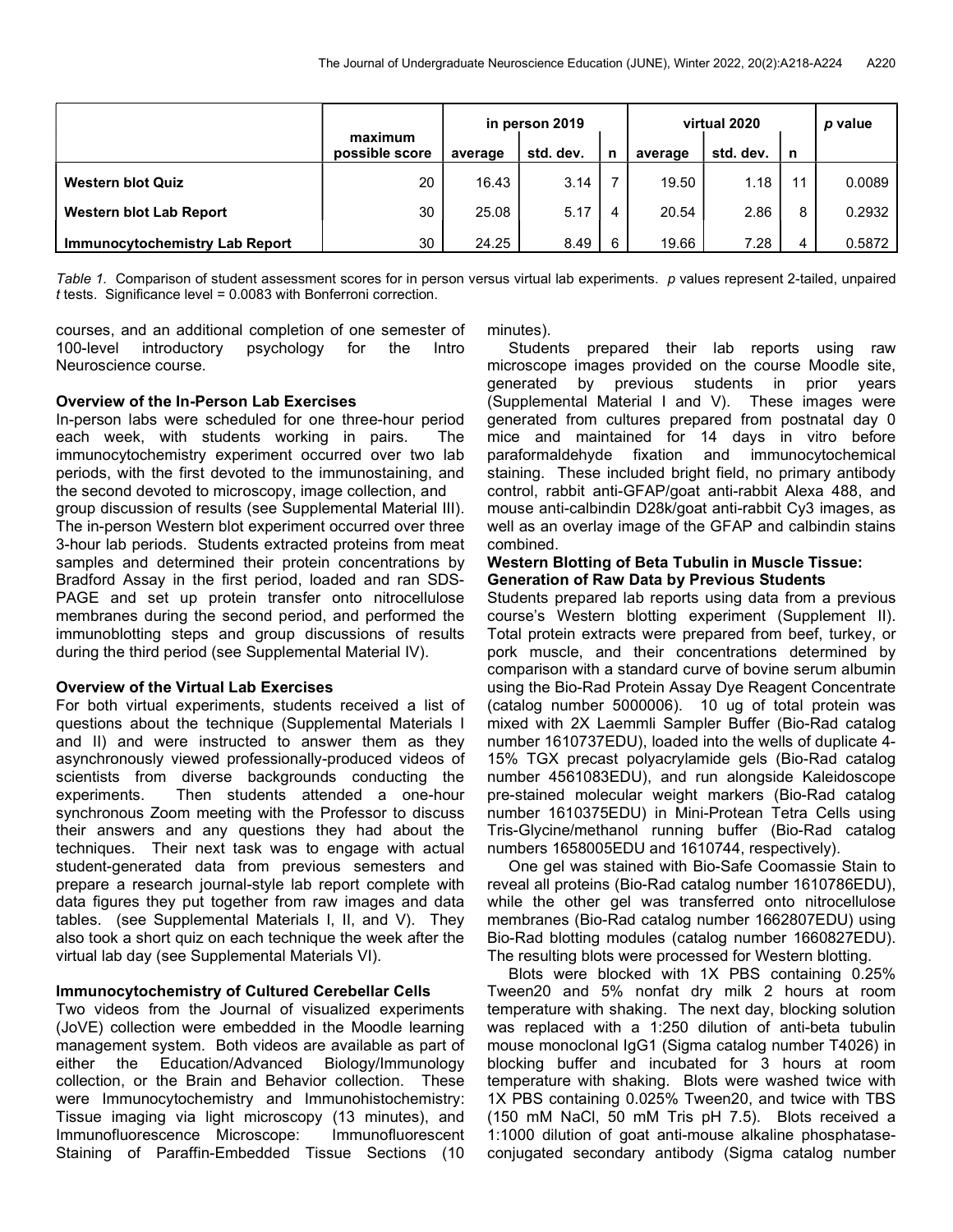A3562) in TBS for 45 minutes at room temperature with shaking. Blots were washed twice for 5 minutes with TBS plus Tween, then twice for 5 minutes with TBS without Tween. NBT/BCIP substrate was applied until bands became visible, usually within 5-15 minutes. Substrate was replaced by PBS containing 20mM EDTA to stop the reaction. Gels and blots were photographed.

#### Western Blotting of Beta Tubulin in Muscle Tissue: Virtual Lab Exercise Used during COVID-19

Three free, publicly-available videos were linked to the Moodle learning management system.

- 1. The 5-minute Bio-Rad video on the Bradford Assay demonstrates protein concentration determination: https://youtu.be/vfY3mVOlGBU (Bio-Rad, 2012). If Bio-Rad's version of this video will not play on your computer, an alternative is: https://www.youtube.com/watch?v=VewHJNiqom4 (Abnova, 2010).
- 2. The 8-minute Abcam generic Western blotting video demonstrates sodium dodecyl sulfate polyacrylamide gel electrophoresis (SDS-PAGE), protein transfer from gel to membrane, and antibody blotting (but not tissue sample preparation from tissue or cells: https://www.abcam.com/protocols/general-westernblot-protocol; abcam, 2020).
- 3. A 7.5-minute video of an MIT graduate student doing a Western blot demonstrates whole-cell lysate preparation, PAGE, and antibody blotting (but not concentration determination: https://www.youtube.com/watch?v=u7VwmJw9Gbc (Meisel, 2013).

 The virtual students prepared their lab reports using data from the past years' in-person students described in the section above (Supplemental Material II and V).

#### Statistical Analysis

Quiz and lab report scores from 2019 in-person labs were compared against those from 2020 in-person labs and those from 2020 virtual labs after dismissal for remote education, using t tests with the Bonferroni correction, which reduces the likelihood of type I errors (Sedgwick, 2014). This correction divides the usual alpha (significance) value of 0.05 by the total number of t tests in this entire paper (6), yielding a significance cutoff value of 0.0083. At one reviewers' suggestion, the Holm-Bonferroni correction was also calculated. This method ranks the p values for multiple comparisons from smallest to largest, and then changes the alpha value for each individual p value contingent upon the rank of its p value across the multiple comparisons. This reduces the likelihood of type I and type II errors (Holm, 1979).

# RESULTS AND DISCUSSION

#### Learning Goals and General Strategy

The learning goals for the in-person lab exercises included understanding the technical procedures for fluorescent immunocytochemistry and Western blotting, performing these procedures live in the lab, engaging in analysis of real experimental data with all of their imperfections,

converting raw data tables into appropriately-formatted scientific graphs, interpreting graphical data, integration of information from multiple datasets to understand real scientific experiments, and producing journal article-style lab reports. The learning goals for the virtual versions of these lab exercises were the same as for the in-person labs, except that the students could not perform the procedures live in the lab.

Both virtual exercises include the same general stages:

- use online professionally-produced videos
- provide questions to help guide student viewing (these are included in the Supplemental Materials I and II)
- run an open Zoom session to discuss the videos
- use raw student data from past semesters
- have students prepare a research journal-style article as if they had done the experiment themselves, including explaining anomalies in the data (instructions and grading rubric included in Supplemental Materials V)

This workflow can be used to generate additional virtual labs.

#### Specific Virtual Experiments

The virtual immunocytochemistry lab uses videos from the Journal of Visualized Experiments (JoVE) and microscope images of mouse cerebellar cultures generated by students in previous in-person labs. Students analyze individual and overlaid images of Purkinje neurons (stained with anticalbindin-D28k and Cy 3) and glial cells (stained with anti-GFAP and Alexa 488). No-primary antibody controls and differential interference-contrast images for the same visual fields are included. Raw images and instructions given to the students are in Supplemental Material I. Figure 1 is an actual data figure generated by a student during the virtual immunocytochemistry activity.

 The virtual Western blotting lab uses free online videos from three different sources (see Methods), raw data for Bradford assays to determine protein concentration, an image of a Coomassie blue-stained gel to show total protein, and an image of the completed Western blot from past student work (see Supplemental Material II). This image was chosen deliberately because it is not perfect, and the students have to provide plausible explanations for high background staining and possible degradation of some proteins. They have to create graphs for the Bradford assay results, and for the migration of the protein molecular weight standards versus their size, then use the latter to interpolate the size of putative beta tubulin bands on the Western blot. This exercise is designed to strengthen students' graph creation and analysis skills.

#### Assessment

The COVID-19 pandemic created an opportunity to compare student performance on in-person versus virtual lab exercises. The virtual labs were created based on previous years' in-person labs, and students in both years took the same short Quiz (see Supplemental Material VI for this quiz and its grading rubric) and wrote a formal journal article-style Lab Report that were graded using the same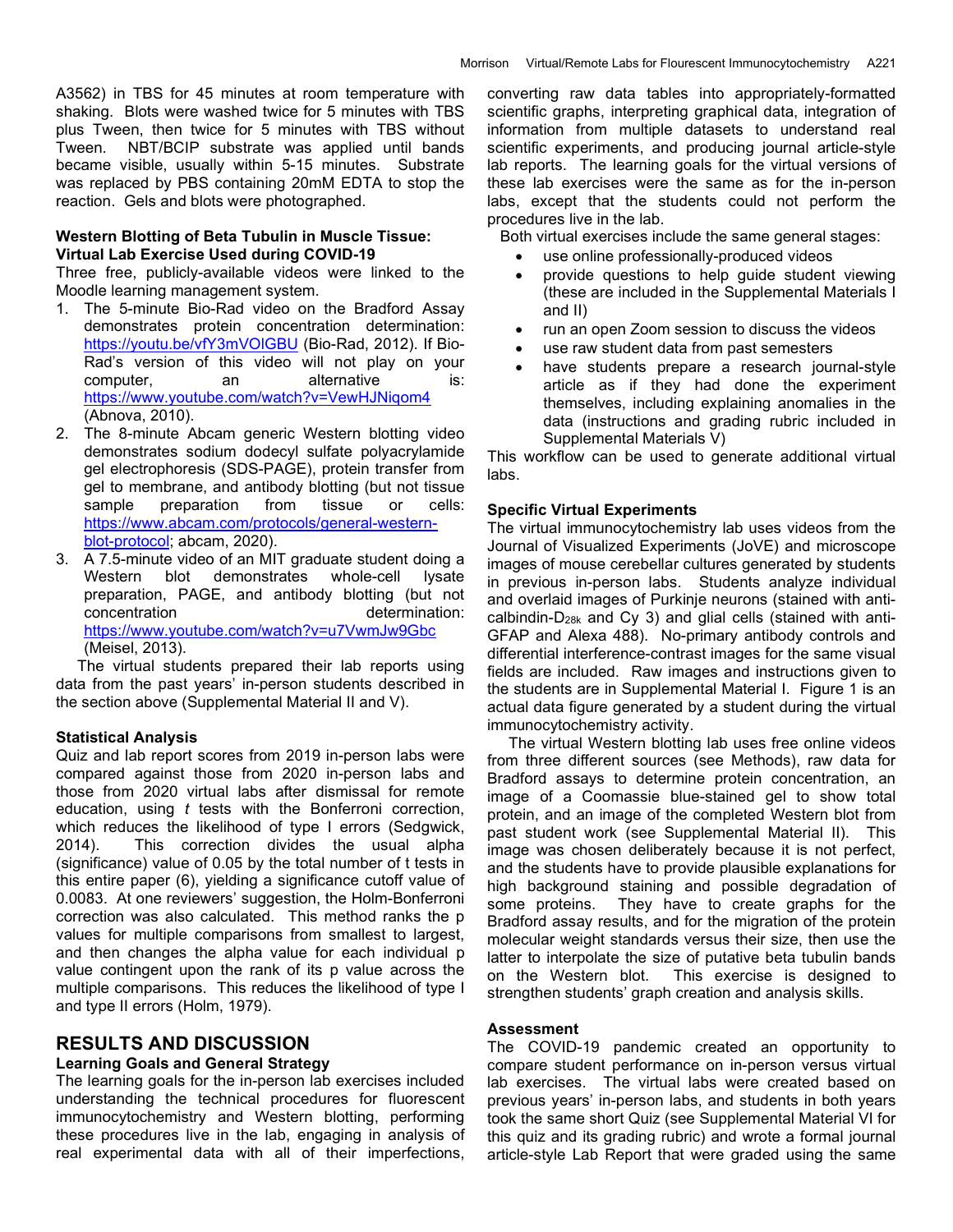|                                          | maximum<br>possible | in-person ELISA |              |    | virtual Western or ICC |           |    | p value   |
|------------------------------------------|---------------------|-----------------|--------------|----|------------------------|-----------|----|-----------|
|                                          | score               | average         | std.<br>dev. | n  | average                | std. dev. | n  |           |
| <b>ELISA vs. Western blot Quiz</b>       | 20                  | 16.82           | 2.95         | 11 | 19.50                  | 1.18      | 14 | $0.0058*$ |
| <b>ELISA vs. Western blot Lab Report</b> | 30                  | 21.31           | 3.25         | 6  | 23.03                  | 1.63      | 6  | 0.2444    |
| ELISA vs. Immunocytochemistry Lab Report | 30                  | 19.02           | 1.08         | 3  | 18.53                  | 8.48      | 3  | 0.9288    |

Table 2. Within-student comparison of assessment scores for in person versus virtual lab experiments. p values represent 2-tailed, paired t tests. Significance level = 0.0083 with Bonferroni correction. \* indicates significant difference.

rubrics across years (see Supplemental Material V for lab report instructions and grading rubric). Table 1 shows Western blot Quiz and Lab Report scores, and Immunocytochemistry Lab Report scores, for spring 2019 (pre-COVID-19, in-person labs) and spring 2020 (post-COVID-19, virtual labs). The post-COVID-19 group did not take the Immunocytochemistry Quiz because the semester was shortened due to a longer spring break to allow the College to pivot to all-remote instruction. The number of students completing each assessment was not constant. The course design allows students to balance their workload across the semester by choosing 10 of 12 Quizzes and 2 of 4 normal Lab Reports to hand in, so not every student completes every assignment.

Using unpaired  $t$  tests with the Bonferroni correction, the significance cutoff value was 0.0083. No significant differences were found between the in-person and virtual groups for these three assessments (Table 1). However, the  $p$  value for the Western blot Quiz was 0.0089, very close to significance. Using the Holm-Bonferroni correction, which changes the alpha value contingent upon the rank of p values across multiple comparisons (Holt, 1979), the alpha value for this comparison would be 0.01, and this difference would become significant. The virtual students did better on this Quiz than the previous year's inperson students. This may reflect the virtual exercise's shorter and more focused timespan, 1 lab period, compared with 3 consecutive lab weeks for the in-person version of this activity. It might also reflect the general impression that STEM students may earn inflated grades when they take quizzes or exams at home rather than under close proctoring in person (personal communication from numerous colleagues). But I will definitely incorporate the Western blotting videos into pre-lab preparation for future years' in-person Western blotting experiments.

 Table 2 shows a within-student analysis for scores from in-person instruction versus virtual instruction from the same spring 2020 semester. All of the students represented in this Table completed a Quiz and a Lab Report on enzyme-linked immunosorbent assays (ELISA) before Lycoming College dismissed all students for remote instruction. They also completed a Western blot Quiz (Supplemental Material VI) and Lab Report (Supplemental Material V), and an immunocytochemistry Lab Report (Supplemental Material V), after dismissal for remote instruction. The students performed better on the Western blot Quiz during remote instruction than during in-person instruction (Table 2;  $p = 0.0058$ ). It is possible that the inability to proctor the remote Quiz using Moodle, our learning management system, influenced the outcome. To test whether this enhanced Quiz performance represented better overall comprehension of Western blotting, Table 2 also presents data indicating that the virtual students did not perform better on their virtual Western blot Lab Report than they had on their own in-person ELISA Lab Report earlier in the same semester. This may suggest that formal lab reports are a more accurate indication of student understanding than Quizzes when instruction must be virtual. Table 2 also shows no statistically significant difference between the same students' in-person ELISA and virtual immunocytochemistry lab report scores.

#### **Conclusions**

This study presents two virtual lab exercises and compares assessment scores for in-person versus virtual labs across years and within-student for the same semester. Statistical analysis found no evidence of significant differences, with two exceptions: students scored better on the virtual Western blot quiz versus the same students' performance on the in-person ELISA quiz (Table 2), and if the Holm-Bonferroni correction is used, two different cohorts of students scored better on the 2020 virtual Western blot quiz versus the 2019 in-person Western blot quiz (Table 1). Student performance on lab reports was not significantly different between in-person and virtual labs. Through the virtual labs, students learn about important lab techniques and engage with raw data, presenting and interpreting them just as they would have had they been able to generate the data themselves. In the process, they develop the same critical thinking skills and higher-order cognitive strategies that practicing neuroscientists use every day.

 The general approach taken here can be adapted readily to any other type of experimental data on hand from previous semesters or in the published literature, with the help of online videos demonstrating experimental techniques. I deliberately sought out videos that included a diverse array of scientists. Some of the students even noticed this choice: they spontaneously commented that they appreciated seeing practicing scientists who looked like them. Also, when searching JoVE for neurosciencerelevant video content, it helps to think beyond the Neuroscience collections, to those for Developmental Biology, Genetics, Cell Biology, Immunology, and Microbiology. JoVE's Psychology sub-collections include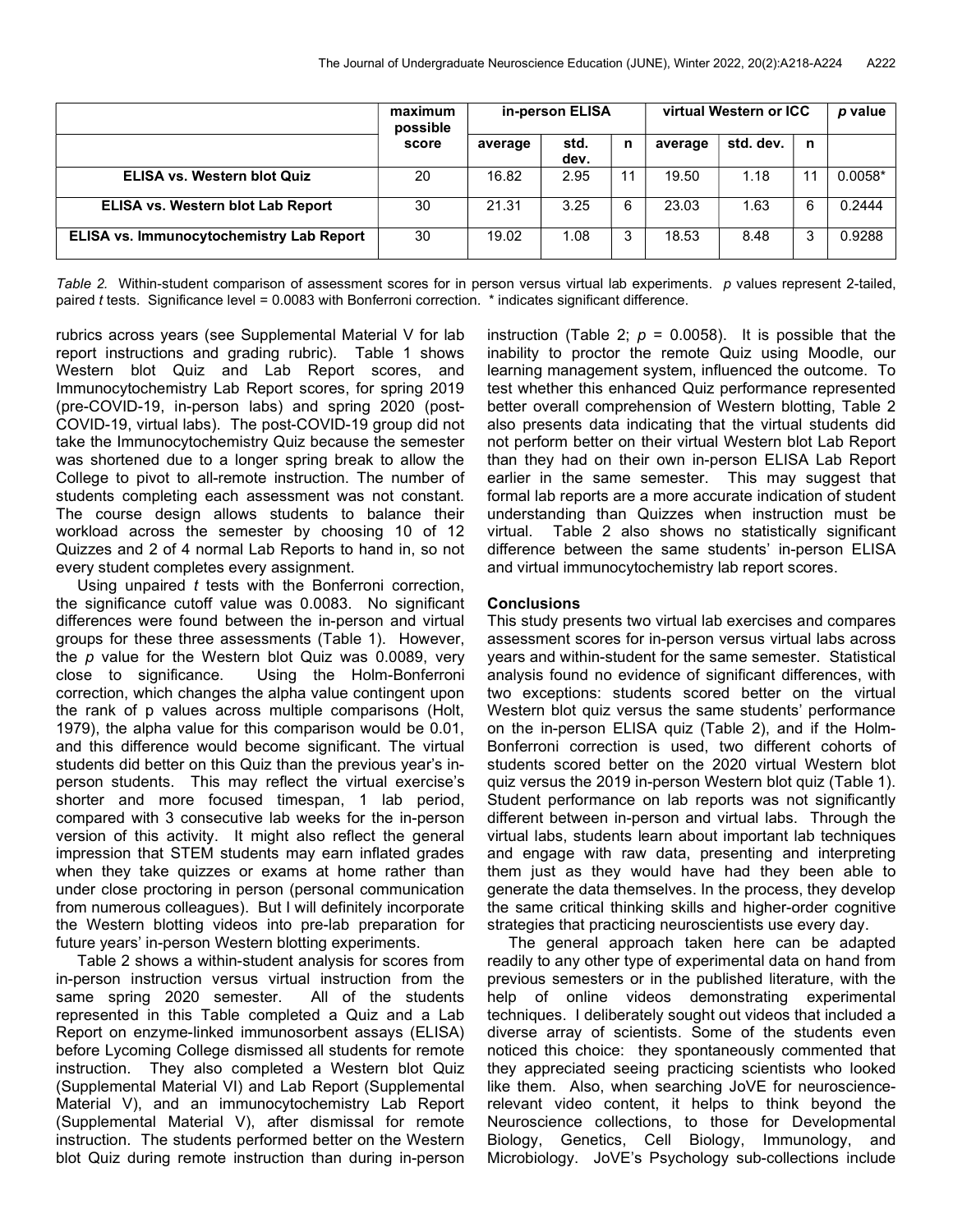Behavior Science, Experimental Psychology, Cognitive Psychology, Developmental Psychology, Neuropsychology, Sensation and Perception, and Social Psychology. The JoVE representatives are quite happy to provide quotations for these sub-collections with prices much lower than the all-access JoVE subscription. And if a JoVE subscription isn't available at your institution, there are plenty of quality experimental procedure videos available free from supply vendors and on YouTube.

 While these online/virtual/remote activities can teach some crucial laboratory skills (like data analysis and critical thinking) outside the lab, they likely will not supplant handson laboratory experimentation in the long run. Online learning results are greatly enhanced by pairing with hands-on activities (Hanzlick-Burton et al., 2020; DeBoer et al., 2017; Koedinger et al., 2015). So once the COVID-19 pandemic is under better control, I will still use some online/remote/virtual activities as pre-wetlab preparation. Until then—these results indicate that some virtual labs are indeed the next best thing to being in the lab.

# Supplementary Materials

Supplemental Material I. Virtual Immunocytochemistry Data Report Results and modified questions

Supplemental Material II. Student instructions and data for virtual Western blot experiment

Supplemental Material III. In-person immunocytochemistry lab manual instructions

Supplemental Material IV. In-person Western blotting lab manual instructions

Supplemental Material V. Instructions and Grading Rubric for Lab Reports

Supplemental Material VI. Western blot Quiz and Answer Key

# REFERENCES

- abcam (2020) Western blot protocol. Cambridge, United Kingdom: abcam. Available at https://www.abcam.com/protocols/general-western-blotprotocol.
- Abnova (2010) Protein quantification (Bradford Assay). YouTube, April 6. 6. Available at https://www.youtube.com/watch?v=VewHJNiqom4.
- Akil H, Balice-Gordon R, Cardoza DL, Koroshetz W, Posey Norris SM, Sherer T, Sherman SM, Thiels E (2016) Neuroscience training for the  $21<sup>st</sup>$  century. Neuron  $90(5):917-26$ .
- American Association for the Advancement of Science (2011) Vision and change in undergraduate biology education: a call to action. Washington, DC: AAAS. Available at https://visionandchange.org/finalreport/.
- Armbruster P, Patel M, Johnson E, Weiss M (2009) Active learning and student-centered pedagogy improve student attitudes and performance in introductory biology. CBE Life Si Educ 8(3):203-213.
- Association of American Medical Colleges-Howard Hughes Medical Institute (2009) Scientific Foundations for Future Physicians. Washington, DC: AAMC. Available at www.aamc.org/scientificfoundations.
- Bangera G, Brownell SE (2014) Course-based undergraduate research experiences can make scientific research more inclusive. CBE--Life Sci Educ 13(4):602–06.

Bio-Rad Laboratories (2012) Bradford Assay. Bio-Rad

Laboratories, October 17. Available at https://youtu.be/vfY3mVOlGBU.

- Bloom BS (ed.) (1956) Taxonomy of Educational Objectives Vol. 1: Cognitive Domain. New York, NT: McKay.
- Brielmaier J (2016) The woman born without a cerebellum: A real-life case adaptation for use in an undergraduate developmental and systems neuroscience course. J Undergrad Neurosci Educ 15(1):C1-C3.
- Buffalari D, Fernandez J, Chase L, Lom B, Morrison ME, McMurray MS, Stavnezer AJ (2020) Integrating research into the undergraduate curriculum: 1. Early research experiences and training. J Undergrad Neurosci Educ 19(1):A52-A63.
- Cammack KM (2018) Mystery neurotransmitters! An active learning activity on synaptic function for undergraduate students. J Undergrad Neurosci Educ 17(1):A26-A33.
- Canning EA, Muenks K, Green DJ, Murphy MC (2019) STEM faculty who believe ability is fixed have larger racial achievement gaps and inspire less student motivation in their classes. Sci Adv 5(2):eaau4734.
- Chase L, McMurray M, Stavnezer AJ, Buffalari D, Fernandes JJ, Lom B, Morrison M (2020) Integrating research into the undergraduate curriculum: 3. Research training in the upperlevel neuroscience curriculum. J Undergrad Neurosci Educ 19(1):A75-A88.
- DeBoer J, Haney C, Atiq SZ, Smith C, Cox D (2017) Hands-on engagement online: using a randomised control trial to estimate the impact of an at-home lab kit on student attitudes and achievement in a MOOC. European J Engineering Educ 44:2340252.
- Duckworth A (2016) Grit: The Power of Passion of Perseverance. New York, NY: Scribner.
- Dweck C (2008) Mindset: The New Psychology of Success. New York, NY: Ballantine Books.
- Estrada M Hernandez PR Schultz PW (2018) A longitudinal study of how quality mentorship and research experience integrate underrepresented minorities into STEM careers. CBE--Life Sci Educ 17(1):1-13.
- Freeman S, Eddy SL, McDonough M, Smith MK, Okoroafor N, Jordt H, Wenderoth MP (2014) Active learning increases student performance in science, engineering, and mathematics. Proc Natl Acad Sci 111(23):8410-8415.
- Gillen CM (2006) Criticism and interpretation: Teaching the persuasive aspects of research articles. CBE--Life Sci Edu 5(1):34-38.
- Graham MJ, Frederick J, Byars-Winston A, Hunter AB, Handelsman J (2013) Science education. Increasing persistence of college students in STEM. Science 341(6153):1455–56.
- Hanzlick-Burton C, Ciric J, Diaz-Rios M, Colgan W III, Gage GJ (2020) Developing and implementing low-cost remote laboratories for undergraduate neurobiology and neuroscience courses. J Undergrad Neurosci Educ 19(1):A118-A123.
- Harapan H, Itoh N, Yufika A, Winardi W, Keam S, Te H, Megawat D, Hayat Z, Wagner A, Mudatsira M (2020) Coronavirus disease 2019 (COVID-19): A literature review. J Infect Public Health 13(5): 667-673.
- Hayes SM (2018) Engaging early-career students in research using a tiered mentoring model. ACS Symp Ser Am Chem Soc 1275:273-89.
- Holm S (1979). A simple sequentially rejective multiple test procedure. Scandinavian J Statistics 6(2):65-70.
- Hoskins SG, Lopatto D, Stevens LM (2011). The CREATE approach to primary literature shifts undergraduates' selfassessed ability to read and analyze journal articles, attitudes about science, and epistemological beliefs. CBE Life Sci Educ 10(4):368-378.